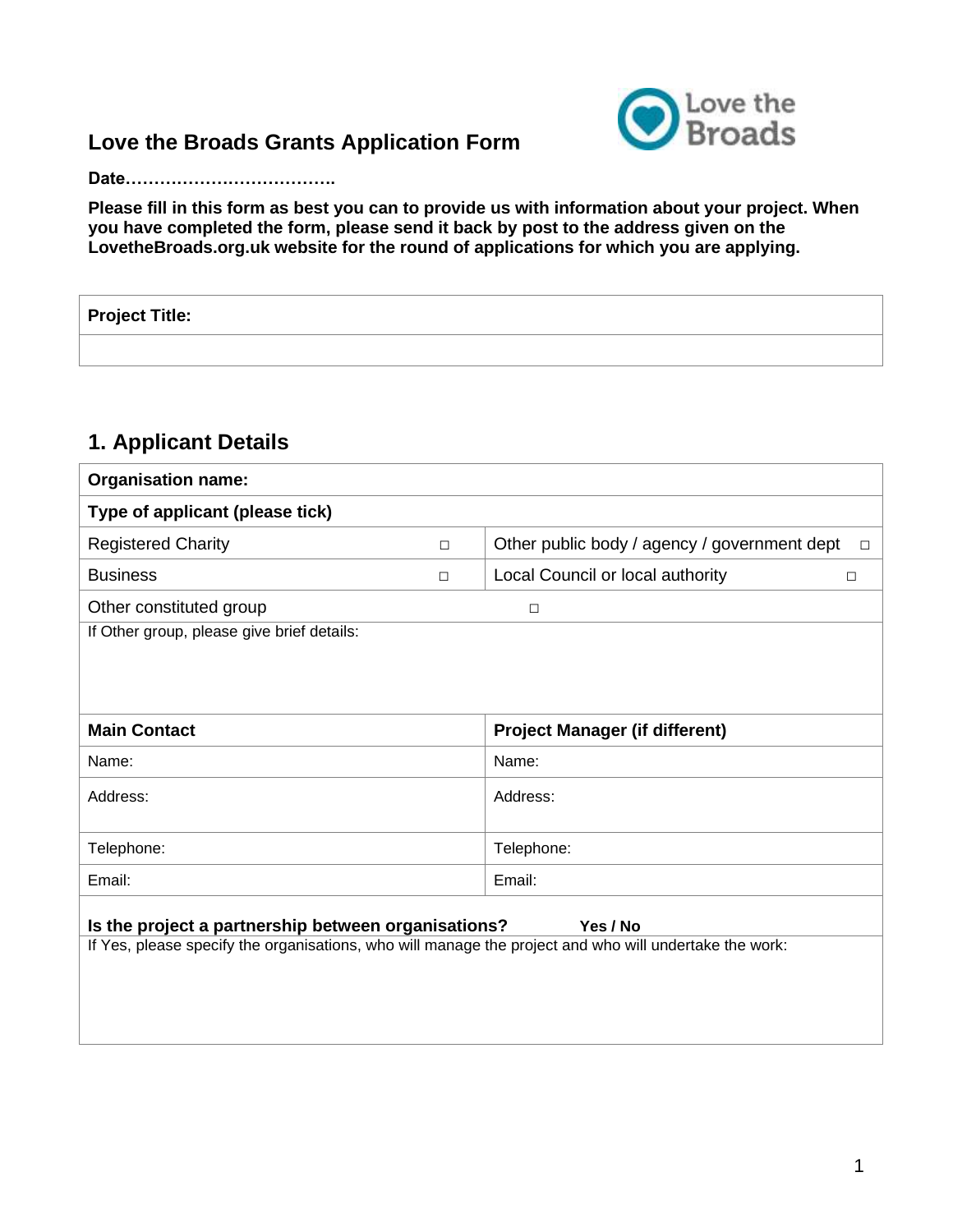# **2. Project Information**

| Project Themes (please tick all that apply)                                                                                    |                                                |                               |                             |  |  |  |  |
|--------------------------------------------------------------------------------------------------------------------------------|------------------------------------------------|-------------------------------|-----------------------------|--|--|--|--|
| <b>Biodiversity</b> □                                                                                                          | Use of Land/Water resources $\Box$             |                               | Young people □              |  |  |  |  |
| Natural environment □                                                                                                          | Ecosystem of Broads $\square$                  |                               | Community Life $\Box$       |  |  |  |  |
| Facilities <b>D</b>                                                                                                            | Educational Resources D                        |                               | Cultural Heritage $\square$ |  |  |  |  |
| Waterways $\square$                                                                                                            |                                                |                               | Climate Change D            |  |  |  |  |
| Location:                                                                                                                      |                                                |                               |                             |  |  |  |  |
| Post Code:                                                                                                                     |                                                |                               |                             |  |  |  |  |
| <b>General description of project location:</b>                                                                                |                                                |                               |                             |  |  |  |  |
| <b>Site</b>                                                                                                                    |                                                |                               |                             |  |  |  |  |
| Is the site fully accessible to the public?                                                                                    | Yes / No                                       |                               |                             |  |  |  |  |
| If restrictions apply please specify:                                                                                          |                                                |                               |                             |  |  |  |  |
| Is the site designated?                                                                                                        | <b>SSSI</b><br>$\Box$<br><b>AONB</b><br>$\Box$ | <b>NNR</b><br>$\Box$<br>Other | None<br>$\Box$              |  |  |  |  |
| <b>Planning consent</b>                                                                                                        |                                                |                               |                             |  |  |  |  |
| Is planning consent required for this work?                                                                                    |                                                | Yes / No                      |                             |  |  |  |  |
| If yes, has planning permission been granted?                                                                                  |                                                | Yes / No                      |                             |  |  |  |  |
| Work plan                                                                                                                      |                                                |                               |                             |  |  |  |  |
| A When is work likely to start?                                                                                                |                                                |                               |                             |  |  |  |  |
| <b>B</b> Who will be undertaking the work?                                                                                     |                                                |                               |                             |  |  |  |  |
| C When will the work be finished?                                                                                              |                                                |                               |                             |  |  |  |  |
| D What is the project expiry date?<br>(The date after which the project will not be carried<br>out if funding isn't available) |                                                |                               |                             |  |  |  |  |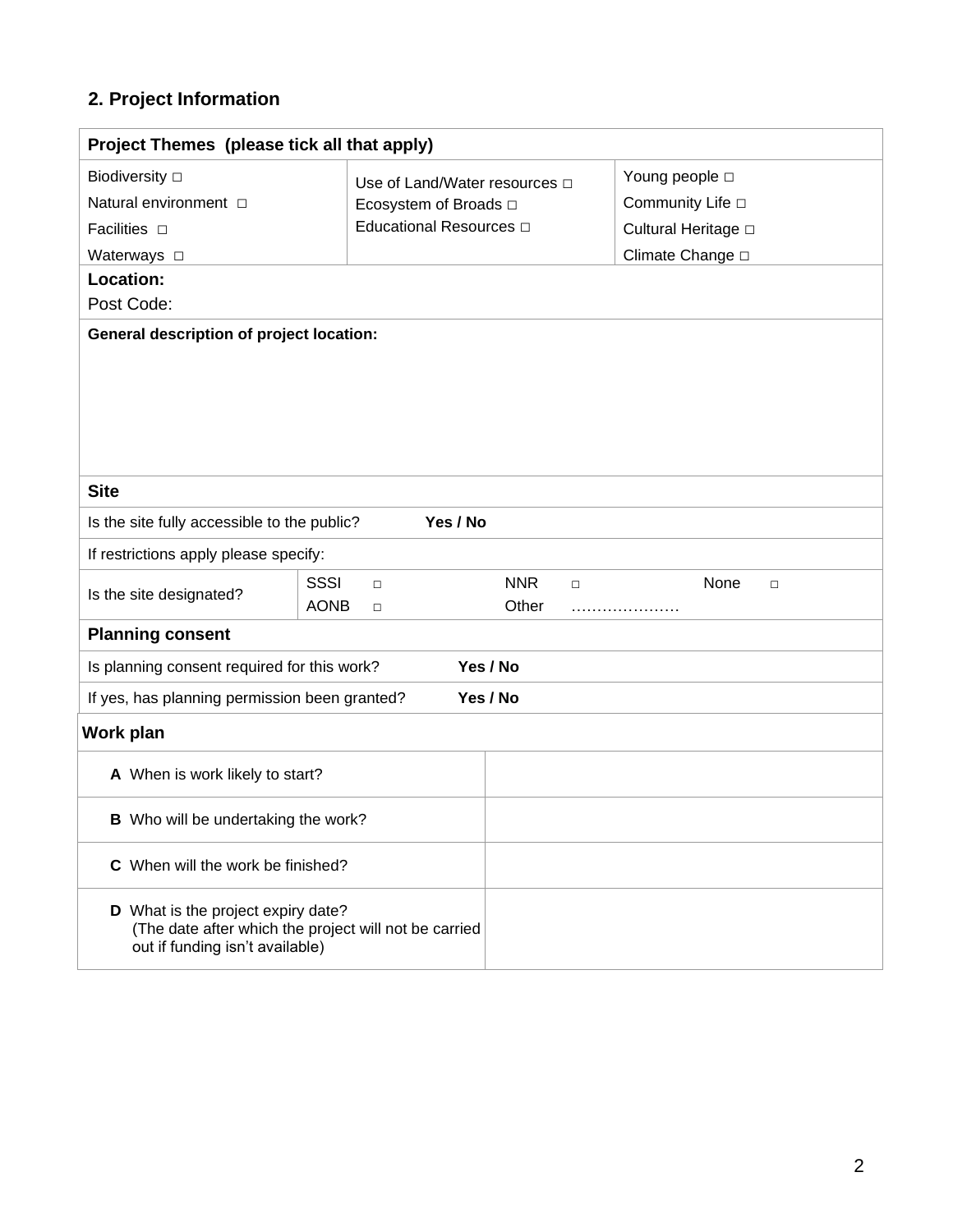### **3. Project Description**

**Please give a short description of the project:** (continue on a separate sheet if needed)

**What is the purpose of this project? (continue on a separate sheet if needed)**

**Who does the project involve and who will benefit from it?(continue on a separate sheet if needed)**

**List any specific outcomes for this project: (continue on a separate sheet if needed)**

**Please explain how this project has a positive impact on the environment, for example in terms of biodiversity, landscape character, water or air quality, climate change, local produce, waste etc**

(continue on a separate sheet if needed)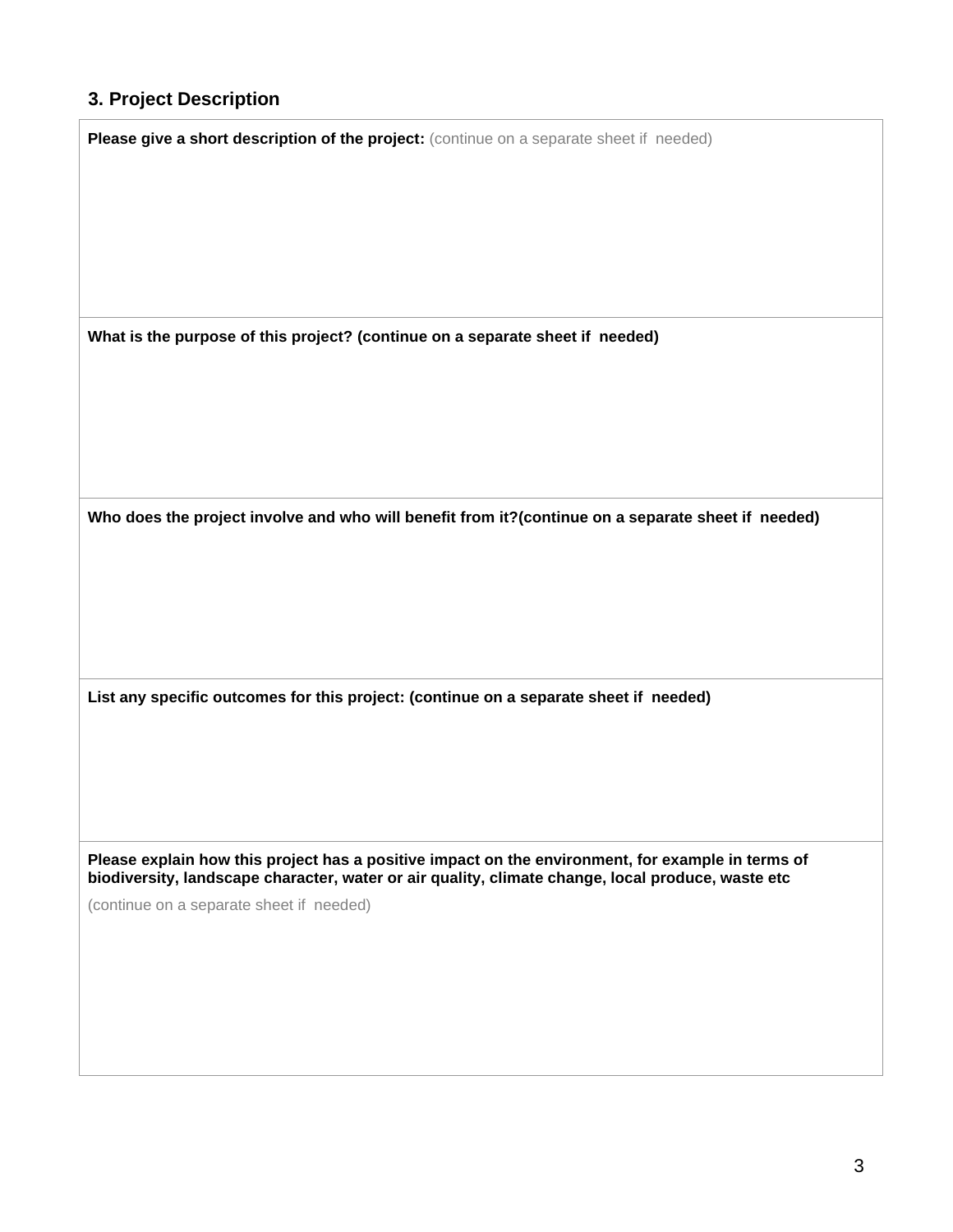## **4. Project Costs**

| <b>Total Project Cost</b>                                                                                                                   | £             |         |  |  |  |
|---------------------------------------------------------------------------------------------------------------------------------------------|---------------|---------|--|--|--|
| Amount of money you are seeking from us                                                                                                     | £             |         |  |  |  |
| <b>Total Project Cost Breakdown</b><br>e.g. materials, labour, transport, other costs                                                       | £<br>とこと      |         |  |  |  |
| <b>In-Kind Contributions:</b>                                                                                                               |               |         |  |  |  |
| Please indicate the total voluntary manhours that will be expended through the duration of the project.                                     |               |         |  |  |  |
| <b>Other Funders</b><br>Please indicate where else you are seeking funding for this project and the outcome of any<br>funding applications. |               |         |  |  |  |
| <b>Funding Body</b>                                                                                                                         | Amount sought | Outcome |  |  |  |
| Financial Future If applicable, please indicate how the project will be continued and funded in future.                                     |               |         |  |  |  |
| <b>Sponsored projects:</b>                                                                                                                  |               |         |  |  |  |
| We have identified the following business or organisation to exclusively sponsor our project:                                               |               |         |  |  |  |
| Name of business or organisation:                                                                                                           |               |         |  |  |  |
| Contact name, telephone number and email address:                                                                                           |               |         |  |  |  |